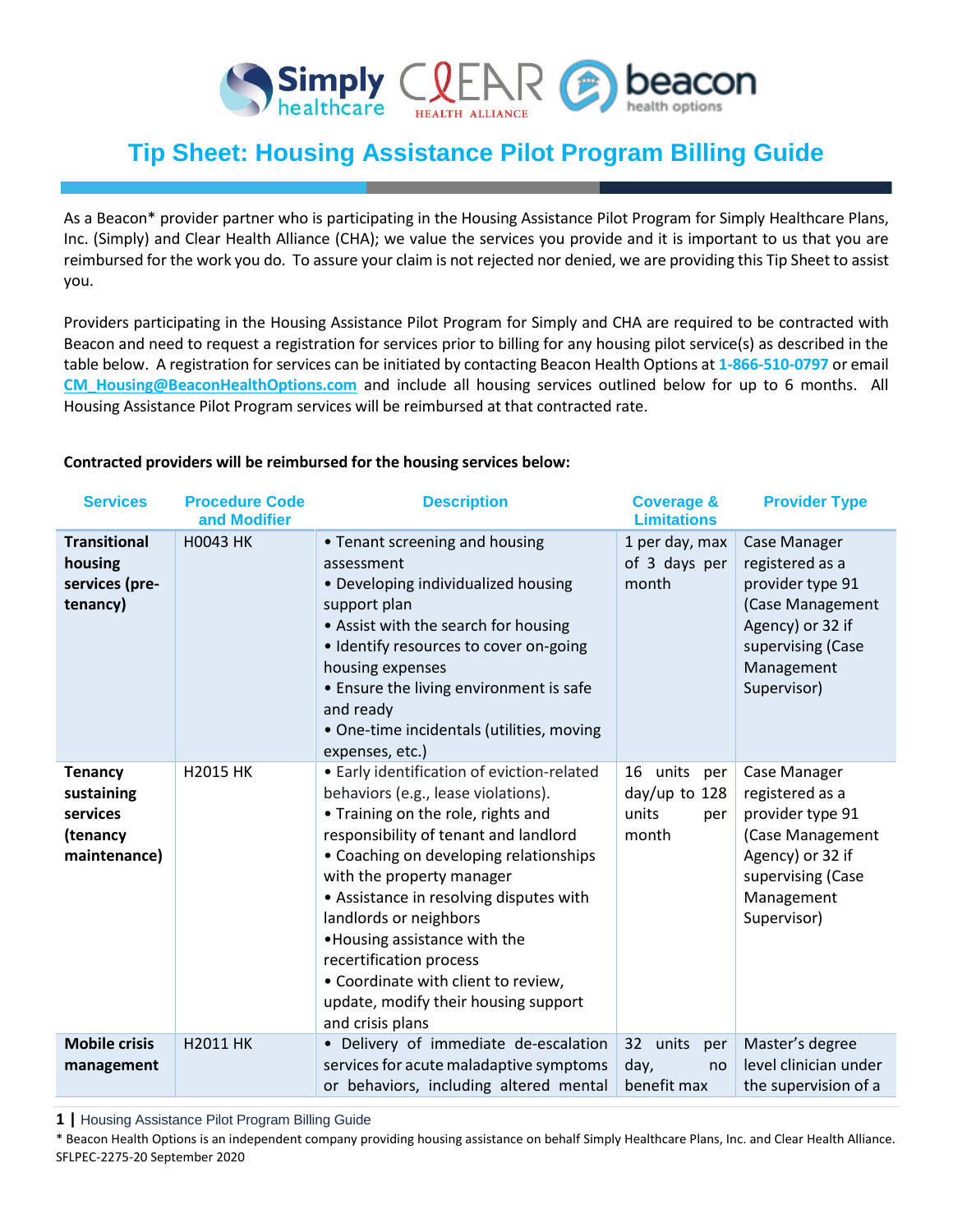

|                           |                 | status, psychosis, irritability, actual or<br>threatened harm to self or others<br>• Services delivered on location $-$ even<br>if it is outside of the service area where<br>the health plan operates                                                   |                                                          | licensed master's<br>level clinician (i.e.,<br>licensed clinical<br>social worker,<br>licensed mental<br>health counselor, or<br>licensed marriage<br>and family<br>therapist) |
|---------------------------|-----------------|----------------------------------------------------------------------------------------------------------------------------------------------------------------------------------------------------------------------------------------------------------|----------------------------------------------------------|--------------------------------------------------------------------------------------------------------------------------------------------------------------------------------|
| Self-help/peer<br>support | <b>H0038 HK</b> | • Patient-centered service that promotes<br>skills for coping with and managing<br>symptoms while using natural supports<br>(family and friends) - preservation and<br>enhancement of community living skills<br>with the assistance of peer specialists | 16 units per<br>$day/up$ to 128<br>units<br>per<br>month | <b>Certified Recovery</b><br>Peer Specialist or<br>peer working<br>toward certification<br>and under the<br>supervision of a<br><b>Certified Recovery</b><br>Specialist        |

\* Services in excess of the limits will be reviewed for medical necessity.

### **Claims Submission Information:**

Below please find the address for paper claims submission to Beacon; as well as the Beacon webportal and eService address for electronic claims submission.

### **Claim Related Provider Complaints:**

Claim related or non-claim related complaints may be escalated to the Housing Program Contact Persons listed below. If reaching out through email, please include "Housing Program Complaint" on the subject line and provide a brief description of the complaint and contact information where to be reached.

| <b>Contact Information</b>                   | <b>Claims/Billing Address/Information</b>                           |  |  |
|----------------------------------------------|---------------------------------------------------------------------|--|--|
| <b>Beacon Health Options, INC -</b>          | Claim Form: CMS1500                                                 |  |  |
| Attn: Claims and Correspondence              | Paper Claims: Processed within 15-30 days of receipt.               |  |  |
| PO Box 1870                                  | Beacon Health Options, Inc.                                         |  |  |
| Hicksville, NY 11802-1870                    | Attn: Claims and Correspondence                                     |  |  |
| Hours: Monday - Friday, 8 a.m. $-7$ p.m. ET  | PO Box 1870                                                         |  |  |
| Toll Free Number: 1-866-510-0797             | Hicksville, NY 11802-1870                                           |  |  |
| <b>Provider Services Fax: 1-800-370-1116</b> |                                                                     |  |  |
| <b>Provider Services Email Address:</b>      | <b>Web-Portal:</b>                                                  |  |  |
| Miami Partners@BeaconHealthOptions.com       | https://www.beaconhealthoptions.com/providers/beacon/eservices-edi/ |  |  |
|                                              | eServices register/log in:                                          |  |  |
| <b>Housing Program Contact Persons</b>       | https://provider.beaconhealthoptions.com/RegistrationLander.aspx    |  |  |
|                                              |                                                                     |  |  |
| <b>Beacon Health Options:</b>                | <b>EDI/eServices Contact:</b>                                       |  |  |
| Michelle O'Connell / BH Liaison              |                                                                     |  |  |
| Email:                                       | If you have a technical question about eServices, please contact    |  |  |
| Michelle.OConnell@beaconhealthoptions.com    | the EDI Helpdesk:                                                   |  |  |
| Phone: 781-994-7527 Simply and CHA:          | Phone: 888-247-9311                                                 |  |  |